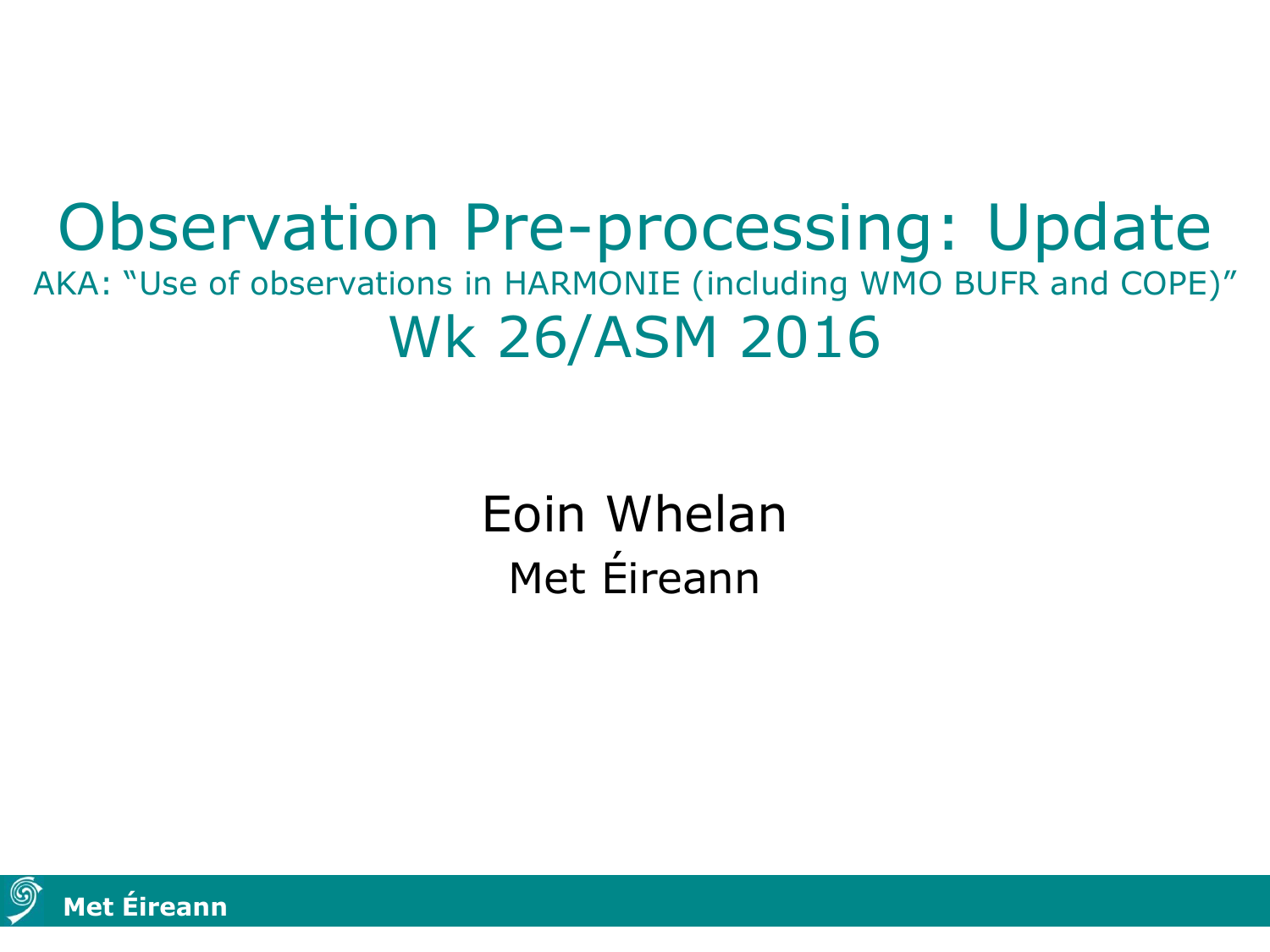### **Outline**

- COPE an update
- GTS BUFR changes in HARMONIE
- BUFR TEMP "impact" study

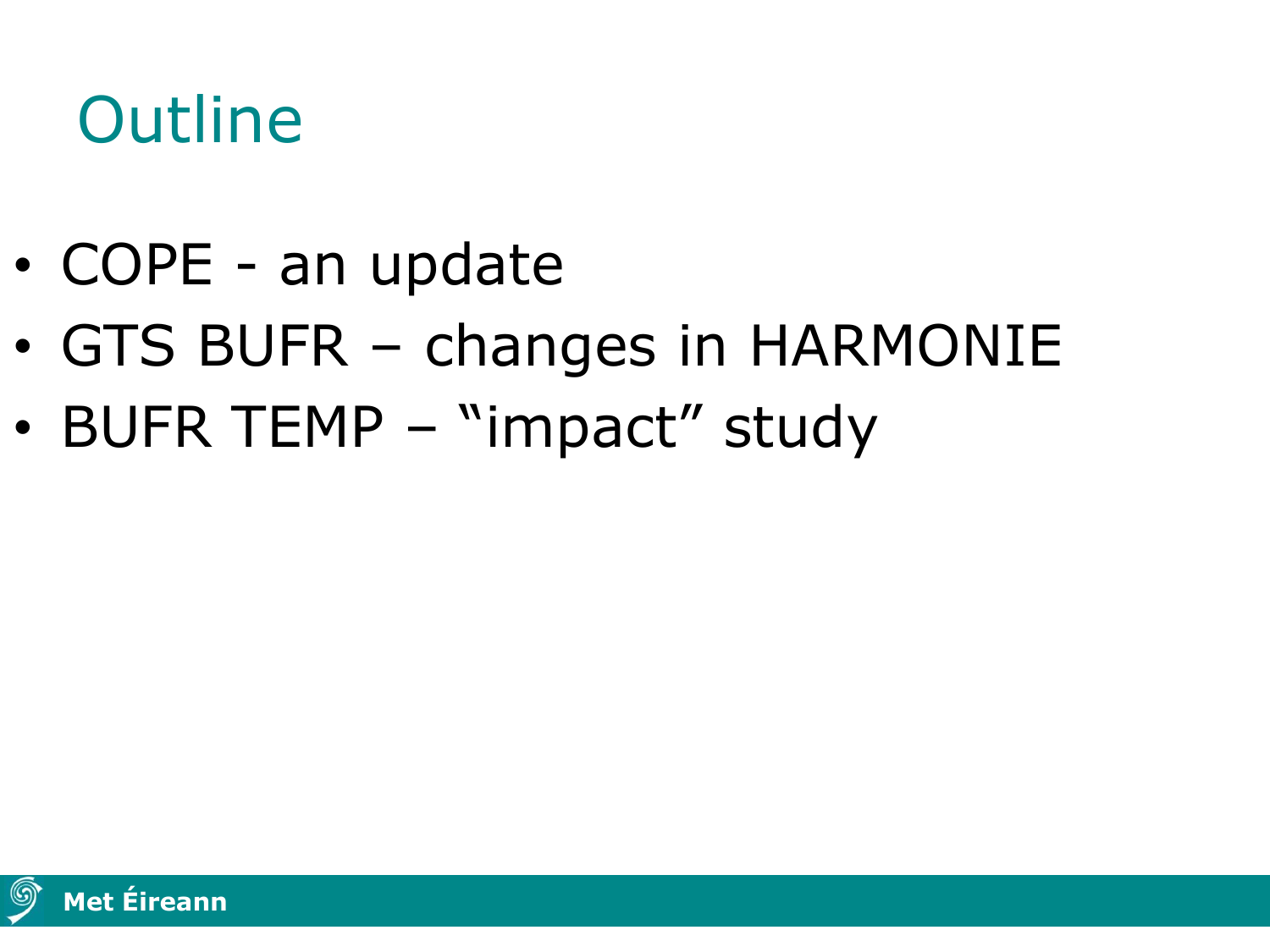#### COPE: **Continuous Observation** Processing Environment



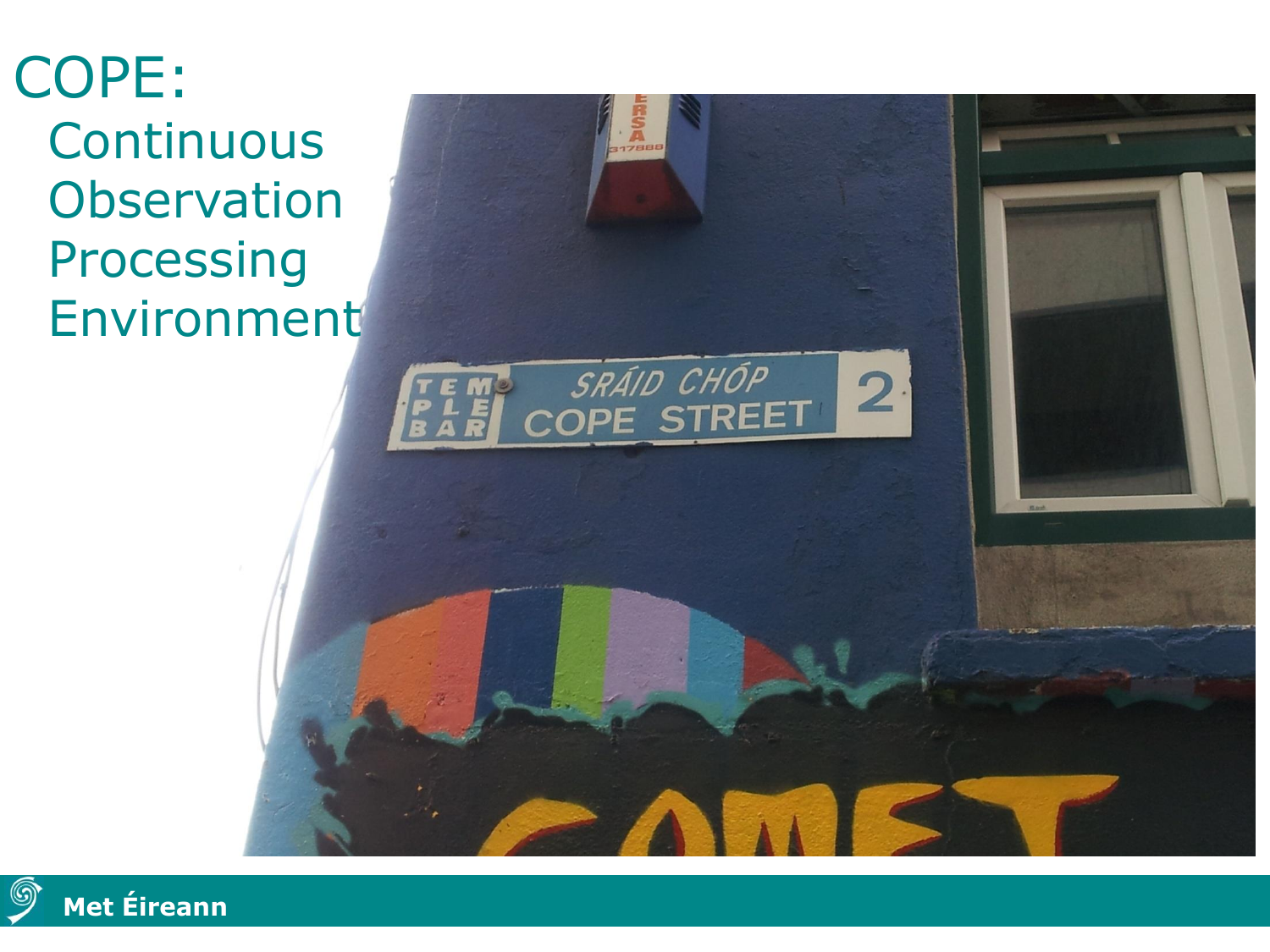## COPE – Wk 24 / ASM 2014

- Introduction to COPE
- Framework for all obs processing & quality control
	- Make obs processing and QC more transparent
	- Perform observation processing before cut-off time
- Technical description/requirements
- C++ "filter" development
- Data flow description
- LAM specific issues

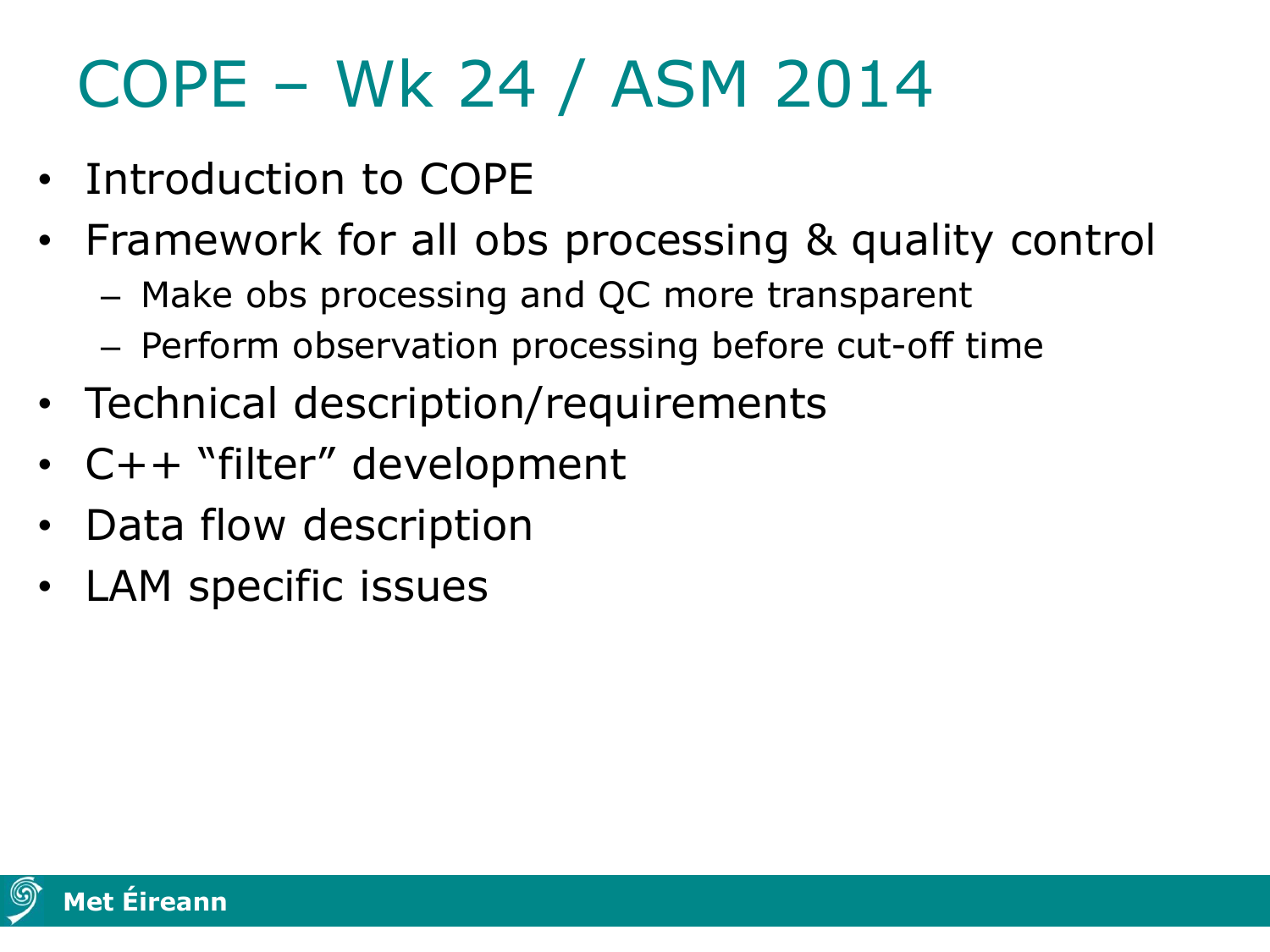## COPE: Status at ECMWF

- COPE operational in IFS for conventional obs
	- Operational since 40r3
	- AIREP, DRIBU, TEMP, PILOT, GPGPS, SYNOP, SHIP, American Profilers, European Profilers
- *b2o* software available as BUFR "loader" in COPE
- New BUFR to ODB converter being developed in ecCodes framework
- Better ODB-1/ODB-2 conversion tools on the way

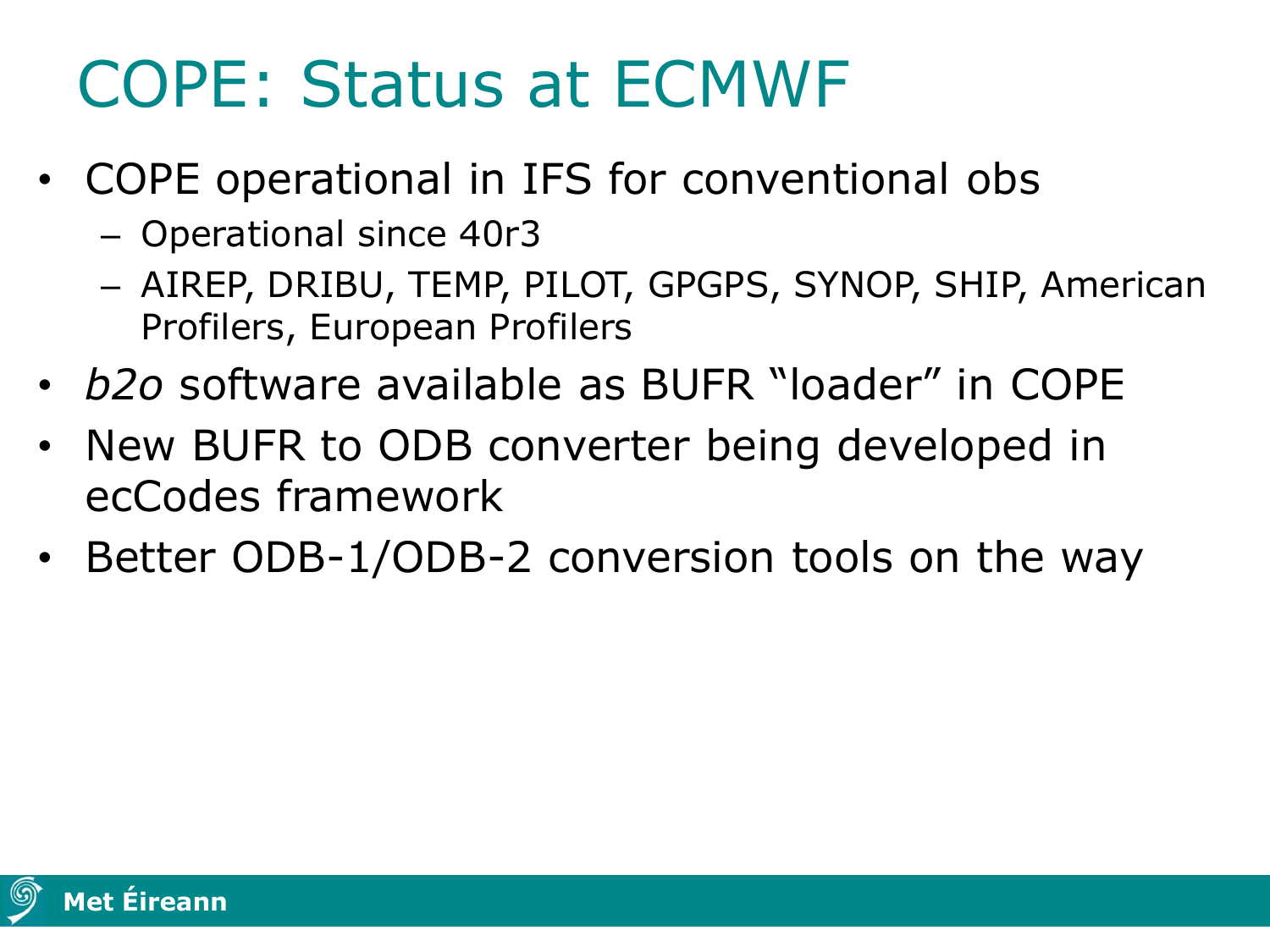## COPE: HARMONIE implementation

- Compare COPE ODB with Oulan/Bator ODB
	- Implemented in harmonie-40h1 based branch
- Implement local BUFR loaders in COPE (b2o)
	- Issues with DMI BUFR
	- OK with METIE BUFR
	- (OK with ECMWF BUFR)
- Develop LAM specific filters
	- Bjarne Amstrup has submitted a Lambert domain checker
	- Other LAM related filters also submitted
- (No progress with HDF5 loader or radar data filters)

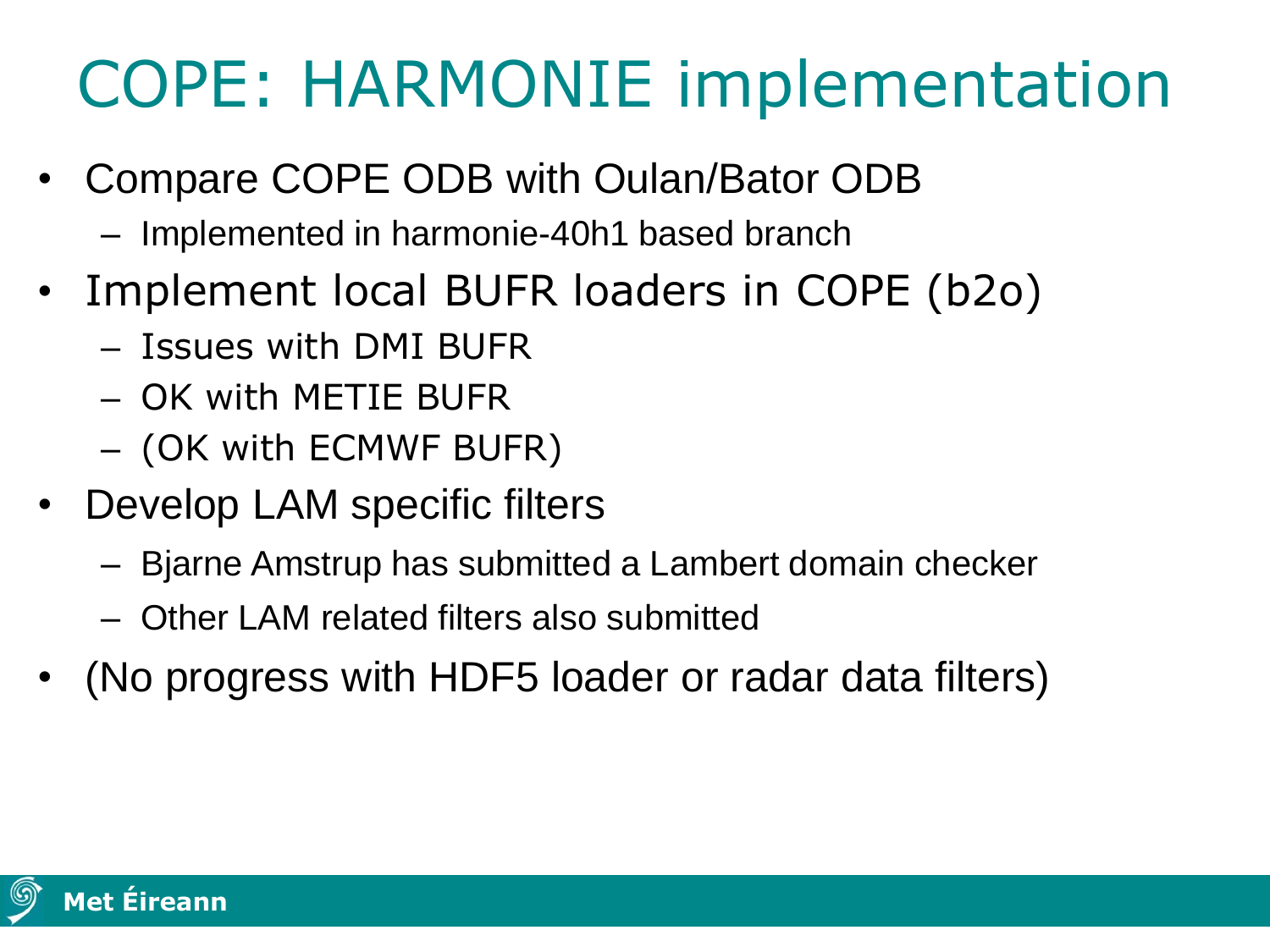# Status: COPE in HARMONIE

 $\Box$  mXCdp/mSMS; suite def: harmonie; suite: BuildCopeBranch003  $\Box$  $\Box$   $\times$ 



- **Cope** replaces **Oulan**
- **odb2odb1** converts COPE ODB2 data to ODB1 ECMAs for AnSFC & AnUA
- **Bator** continues to deal with non-conventional (non-Oulan data)
- ODB2 to ODB1 conversion is "messy" at the moment
- **USECOPE** in sms/config\_exp.h controls use of Cope or Oulan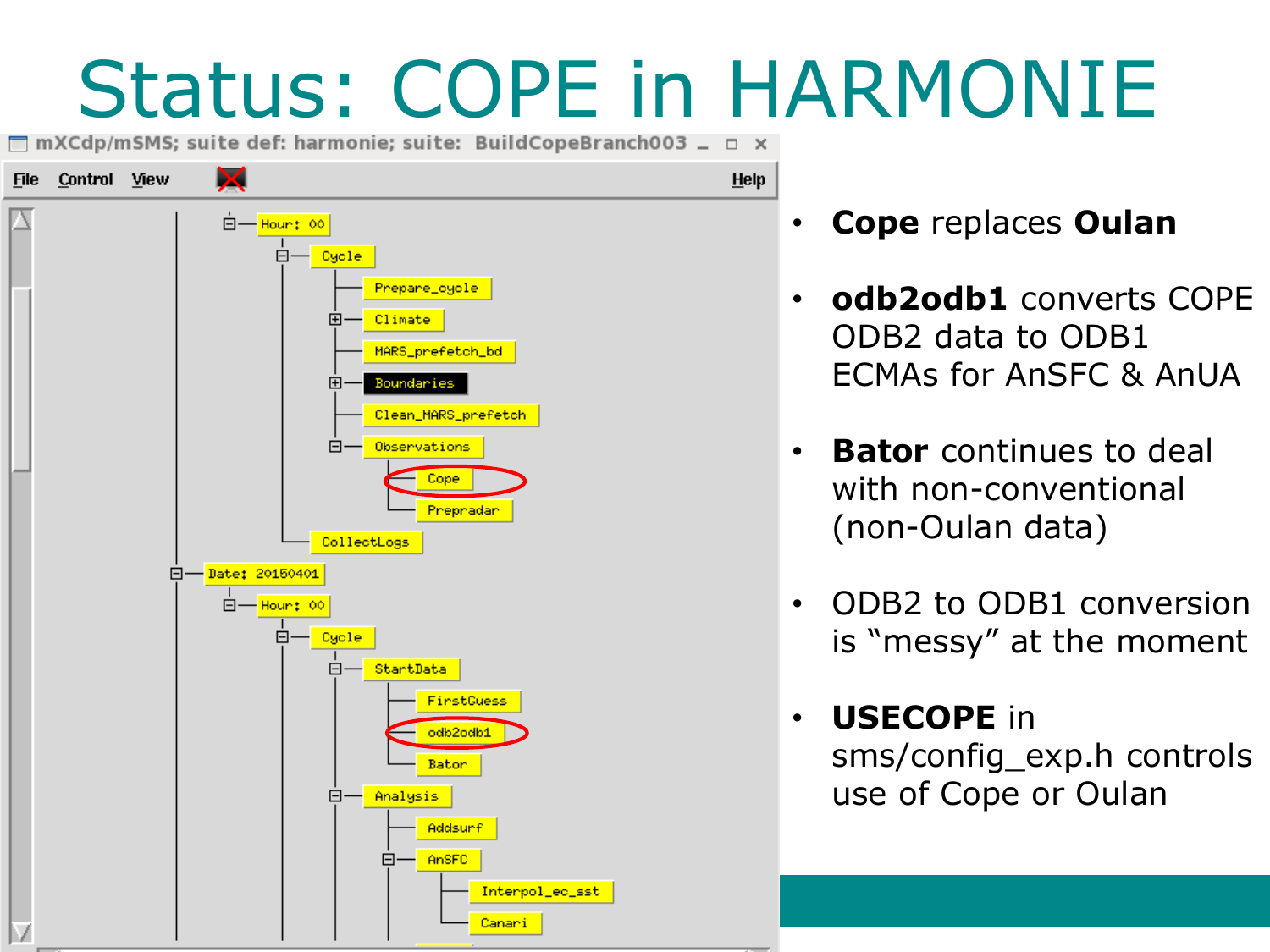### HARMONIE Implementation

- cope screen -s \${HM LIB}/nam/conv.schema.sql \
	- -j \${HM\_LIB}/nam/conv.json \
	- $-i$  \${OBDIR}/ob\${DTG} \
	- $\sim$  ob\${DTG}.odb2 \
	- $-l$  b2o
	- cope task: screen or test
	- -s: schema defines ODB layout to be used
	- -j: JSON configuration file defines filters (with options)
	- -i: input file (odb/BUFR defined by –l option)
	- -o: output file
	- -l: loader defines how to read input data (odb/b2o)

\${BINDIR}/**odb2\_to\_odb1**\_era.x -l \$dbname -s \$npools \$itlist \$rwlist \$offset

- odb2odb1 script uses (edited) *src/odb/tools/Odb2\_to\_odb1\_era.F90*
- Reads ODB2 input file(s) and writes ODB1 (ECMA) databases
- Messages in multiple pools not yet addressed correctly
- COPE ECMAs work with CANARI & 3DVAR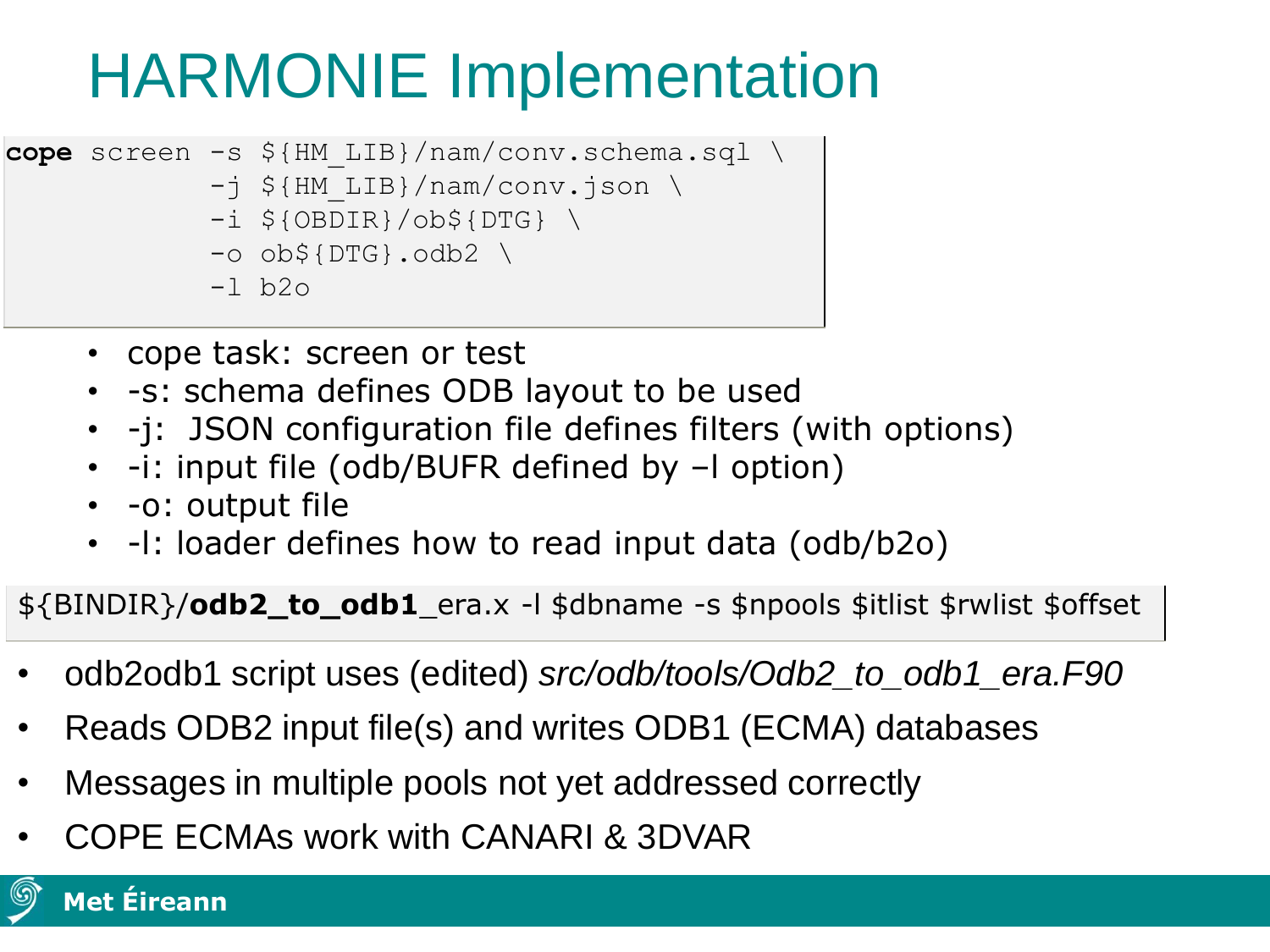### Status: HARMONIE Implementation

```
"filters": [
  { "name": "LocationValidator","disabled": true, "options": {"units": "degrees" } },
  { "name": "DateTimeValidator", "options": {
          "valid datetime range" : [201301010000,201312312359]} },
  { "name": "BatorLAMflag", "options": {
          "BatorDebug" : true,
          "LamRedzone" : 100.0,
          "LamRedzone E" : -999.9, "LamRedzone W" : -999.9,
          "LamRedzone S" : -999.9, "LamRedzone N" : -999.9,
          "LamZcanzone" : 0.0, "LamLvar" : true,"LamLat0" : 56.7,
          "LamLon0" : 25.0,"LamLatC" : 56.7,"LamLonC" : 8.2,
          "LamNlat" : 600,"LamNlon" : 800,
          "LamDelX" : 2500.0,"LamDelY" : 2500.0,
          "LamEzone" : 11,"ChkRegGrd" : true,
          "reqular west" : -25.0, "regular east" : 45.0,
          "regular north" : 68.0, "regular south" : 45.0},
        "disabled": false}
    { "name": "InstrumentTypeAssigner" },
    { "name": "InitialErrorAssigner" },
    { "name": "HeightToPressureConverter" },
    { "name": "WindComponentsAssigner" },
    { "name": "PrescribedErrorAssigner", "options": { 
           "statistics file": "error statistics.csv" } },
    { "name": "FinalErrorAssigner" },
    { "name": "DegreesToRadiansConverter", "disabled": false },
    { "name": "FinalChecker", "disabled": true }
]
```
**Met Éireann Met Éireann**

}

{

Conventional json (example from Bjarne)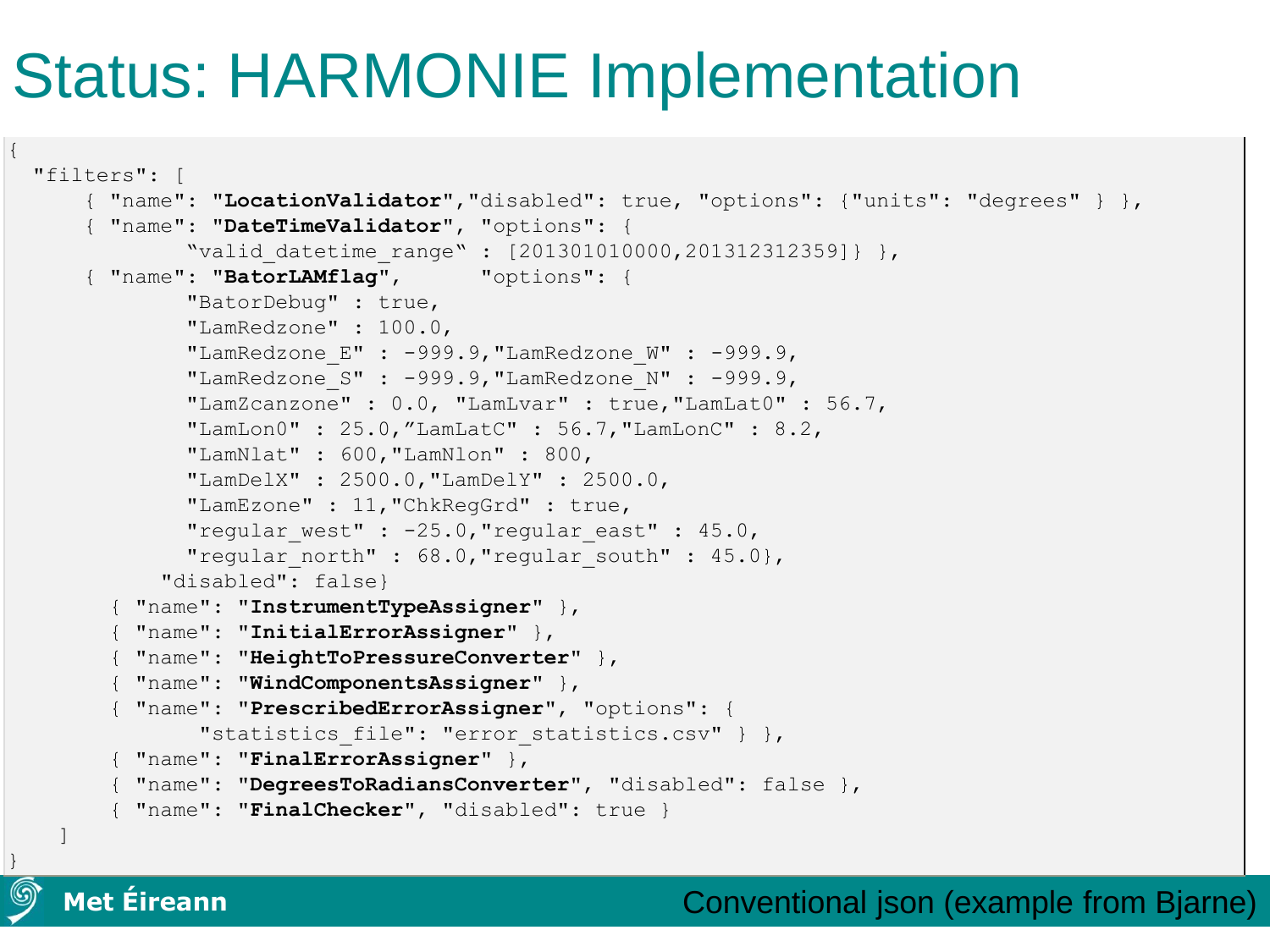#### Where to next?

- Stage 3 of COPE
	- SAPP delivering ODB2 to ODB Server
	- ODB Server implementation
	- Observation Screening Facility
	- (Real time monitoring)
	- ODB2 format improvements
- HARMONIE:
	- $-$  Resolve ODB2  $\rightarrow$  ODB1 conversion issues
	- Get started with HDF5 loader and radar related filters
	- Test non-conventional observation types
	- Stage 3 will involve OOPS/refactoring developments

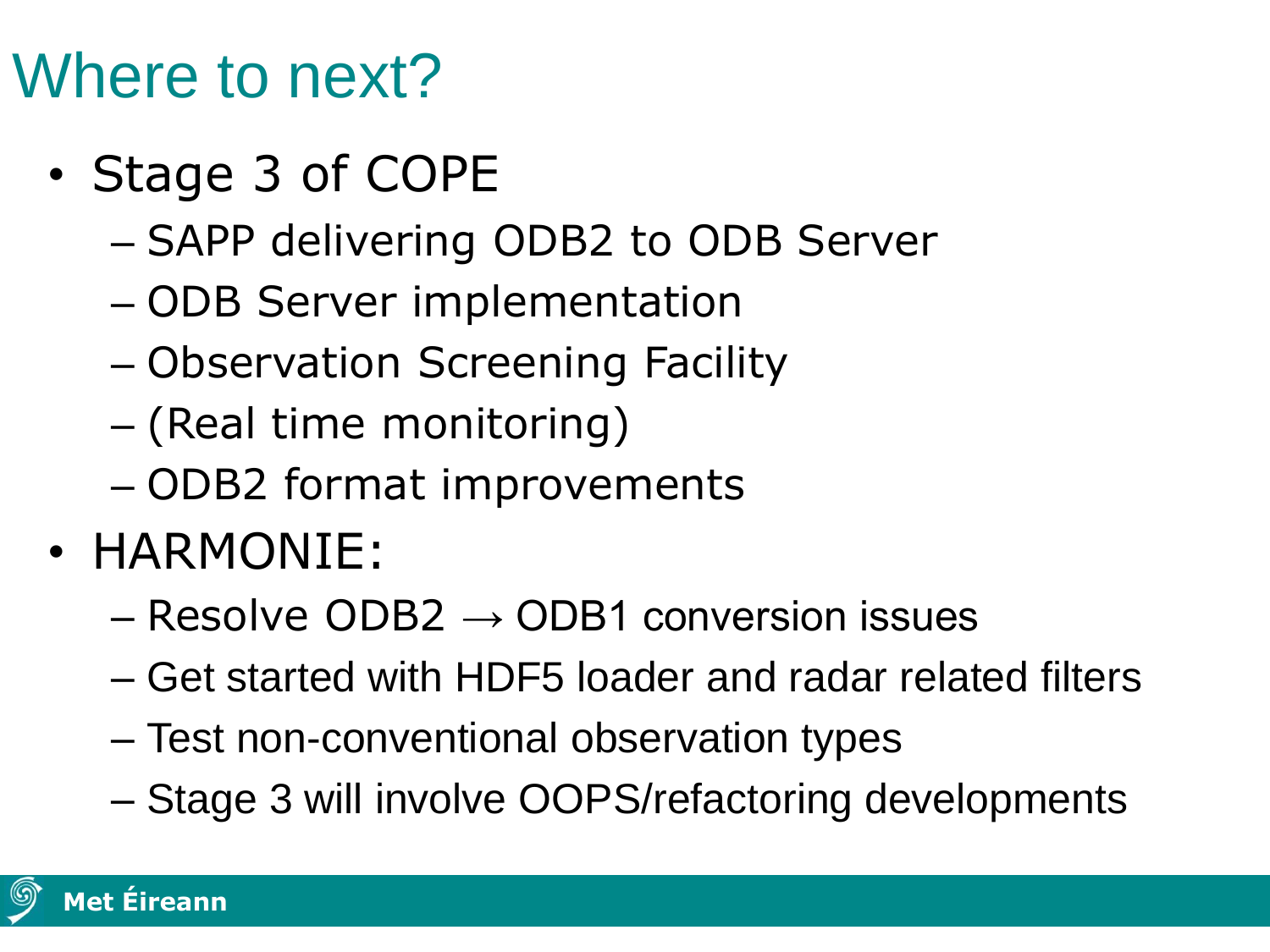#### GTS BUFR Oulan developments

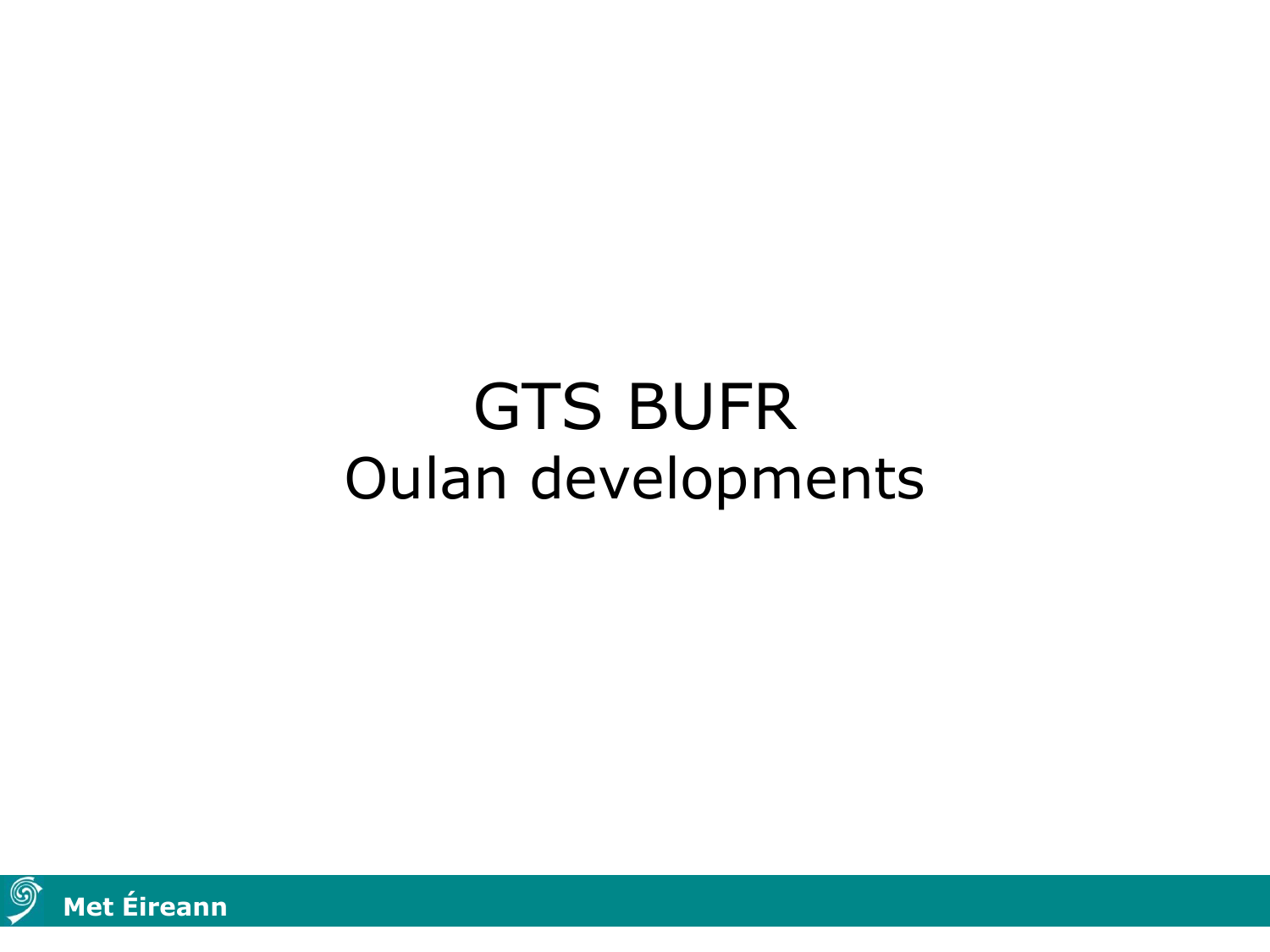#### WMO migration from TAC to BUFR

- Traditional Alphanumeric Codes  $\rightarrow$  BUFR
- "Switch-off" of TAC well underway
- See:<https://software.ecmwf.int/wiki/display/TCBUF>
- How are NMSs handling new BUFR messages?
	- Convert all messages to "old" BUFR?
	- Convert all messages to "new" BUFR?
	- Maintain both streams of data?
- How should Oulan handle new BUFR?
- How flexible should Oulan be?

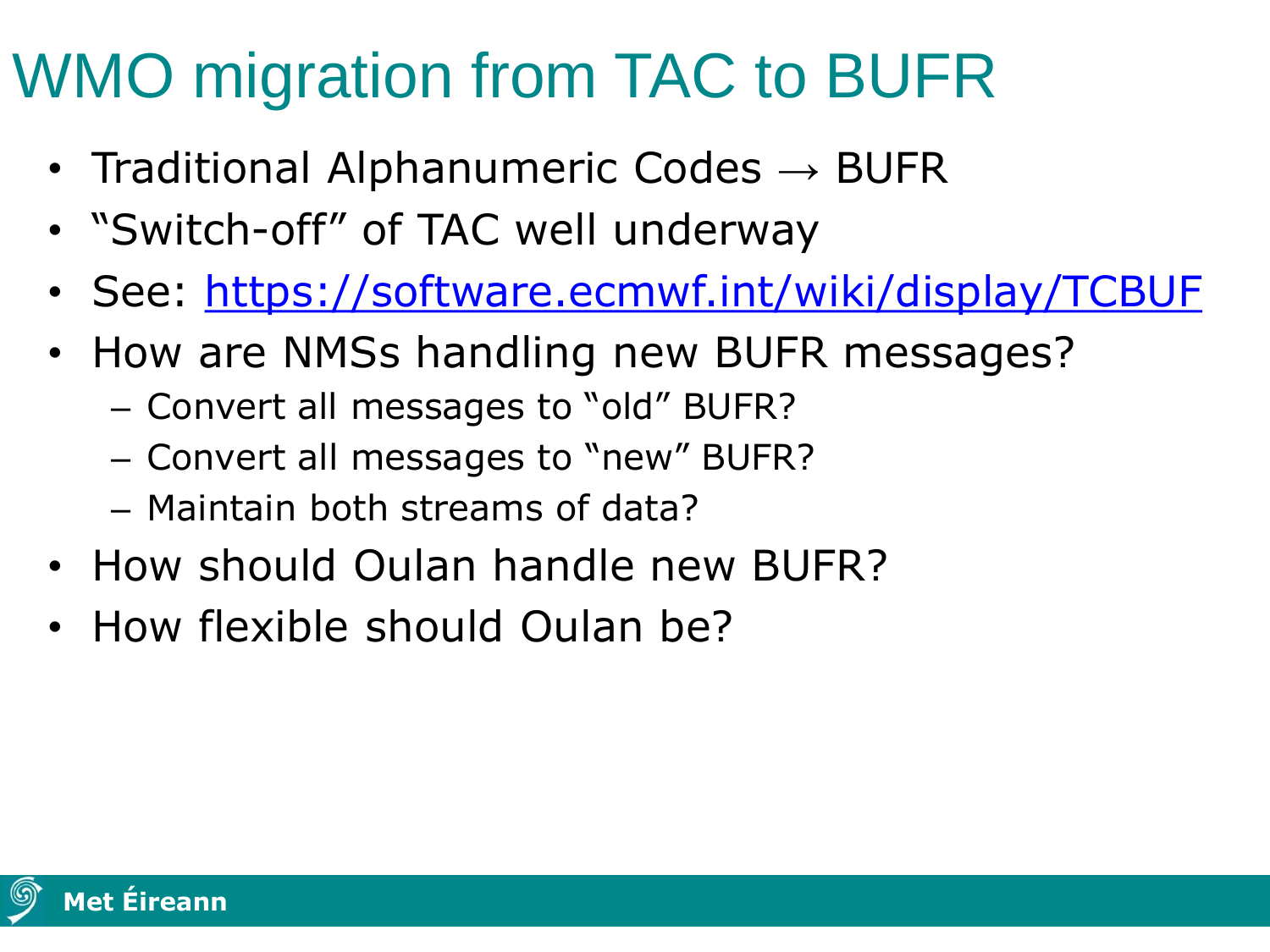#### Oulan developments

- ShuffleBufr now identifies BUFR by:
	- dataCategory (type)
	- dataSubCategory (sub-type)
	- internationalDataSubCategory (BUFR 4 only)
- GTS BUFR read directly by Oulan
- Multi-subset BUFR correctly processed
- At the moment Oulan will only process either "old" or "new" BUFR
- TEMP increments (time & space) now used
- Updated Oulan documentation:

[https://hirlam.org/trac/wiki/HarmonieSystemDocumentation/](https://hirlam.org/trac/wiki/HarmonieSystemDocumentation/ObservationPreprocessing) **ObservationPreprocessing** 

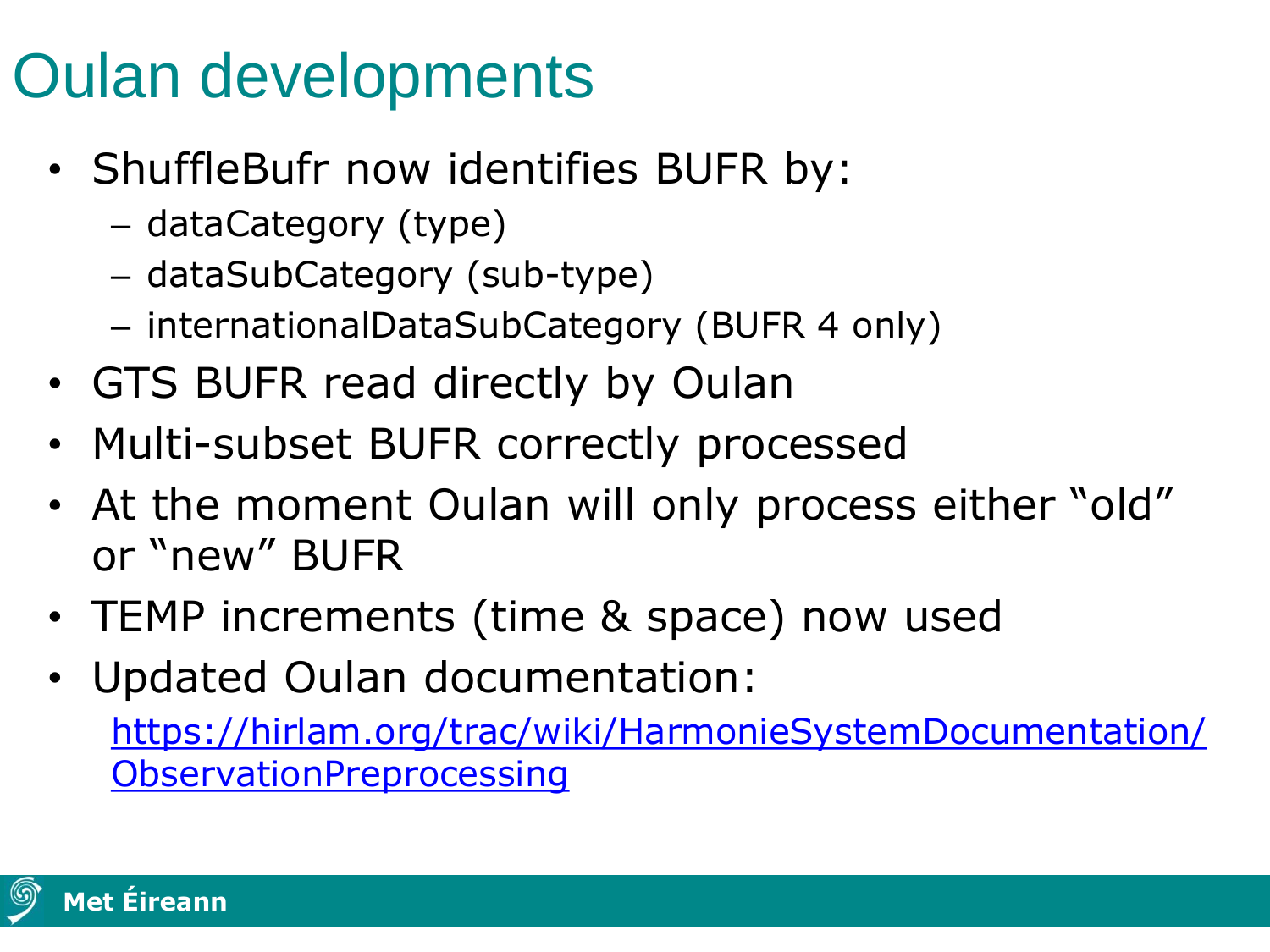#### BUFR TEMP "impact" study

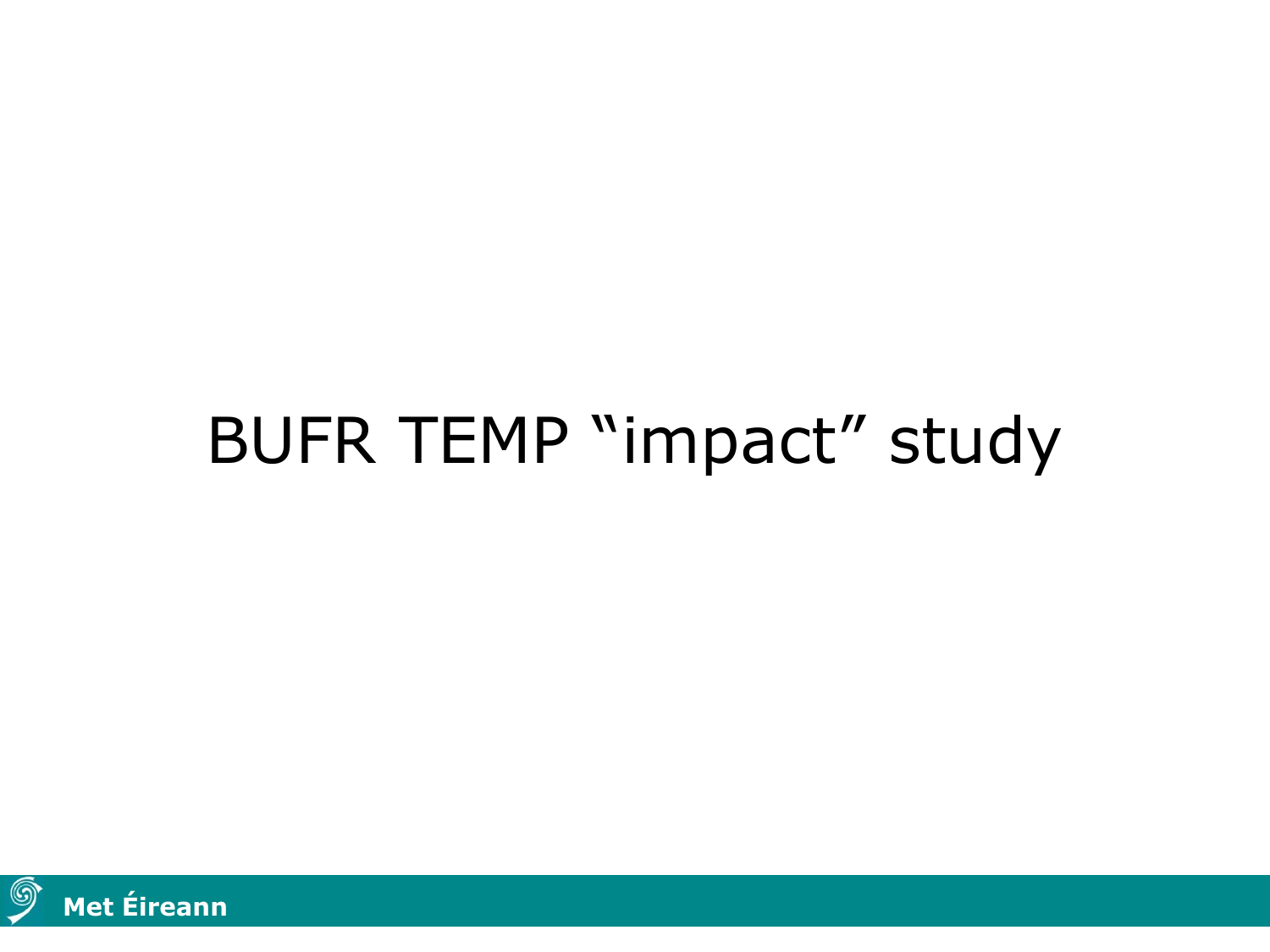#### WMO migration from TAC to BUFR

- Traditional Alphanumeric Codes  $\rightarrow$  BUFR
- Information on radiosonde displacement in space and time available in BUFR TEMP GTS messages
- Increase in number of levels reported  $( \sim 5000)$
- Can we make use of this extra information?
	- more accurate location and number of observations
	- more accurate time information for RUC/4DVAR
- However ...
	- Not all radiosondes reported in BUFR on GTS
	- Not all TEMP BUFR is correctly encoded
	- Some TEMP BUFR has just been converted from TAC
- … we must be careful

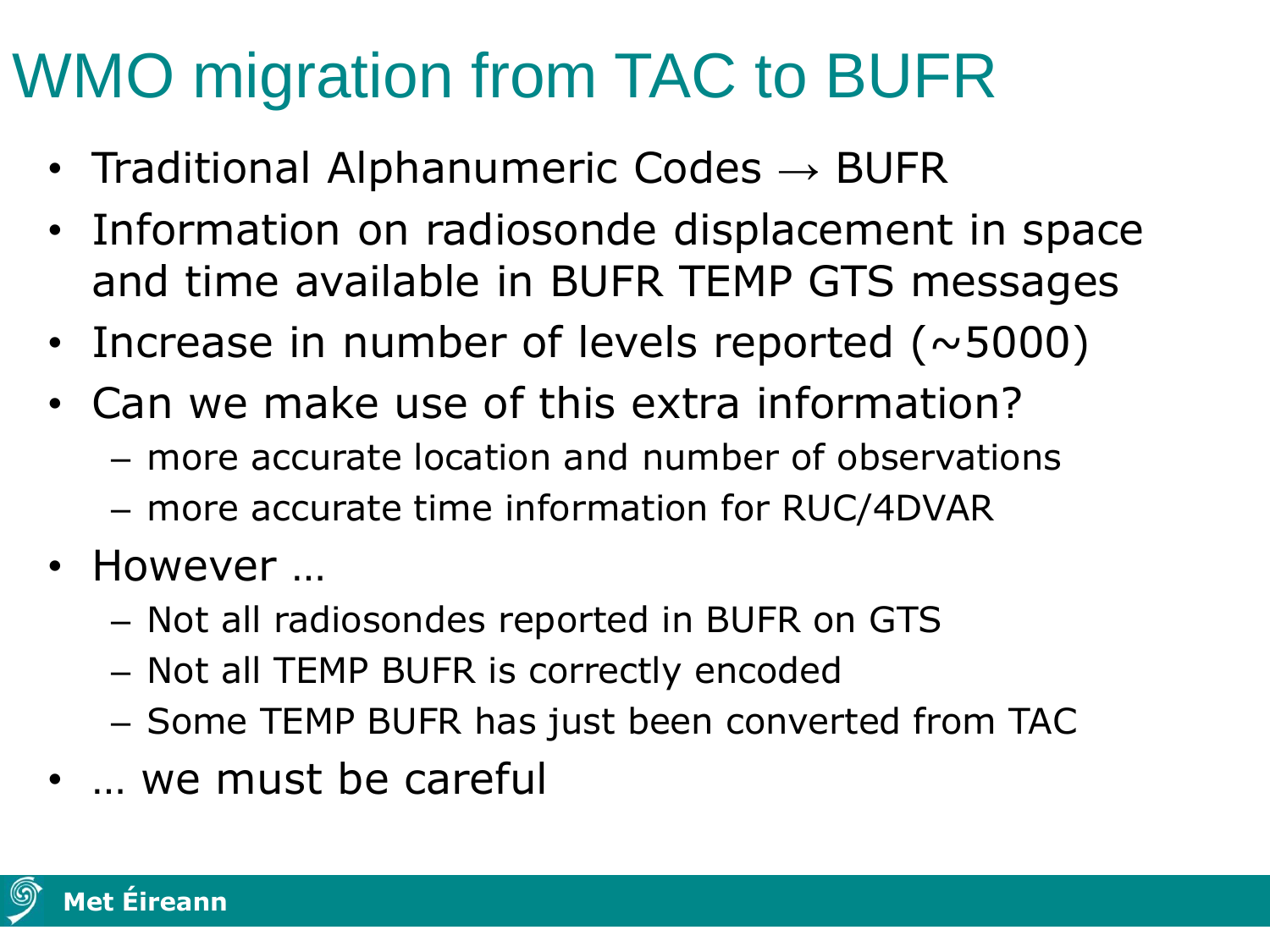#### Impact study

- harmonie-40h1.beta.5
	- CNTRL: 3DVAR+blending, conventional observations only
	- BFRRS: CNTRL but use BUFR TEMP instead of TAC TEMP
- 3-hour cycle, 24 hour forecast at 00z and 12z
- MARS observations used for both experiments
- Danish DKA domain
- November 15<sup>th</sup> 2015
- December 31st 2015



odbmap plot of varno from cntrlCCMA.odb

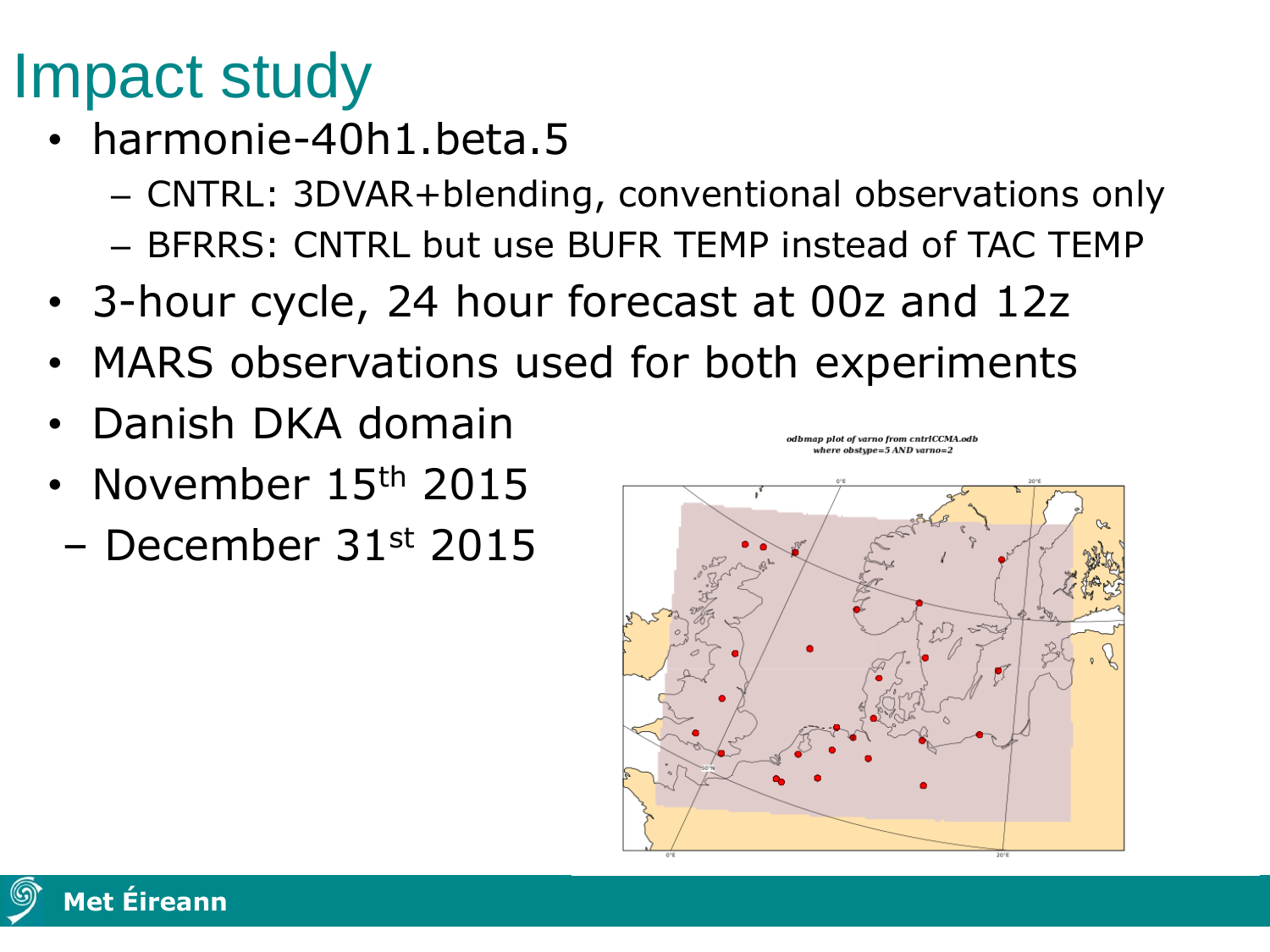### Observation processing

- Oulan now reads TEMP BUFR – (LNEWTEMPBUFR=.TRUE. in NADIRS)
- Oulan uses (space & time) displacement information
- Only significant & standard levels written to OBSOUL



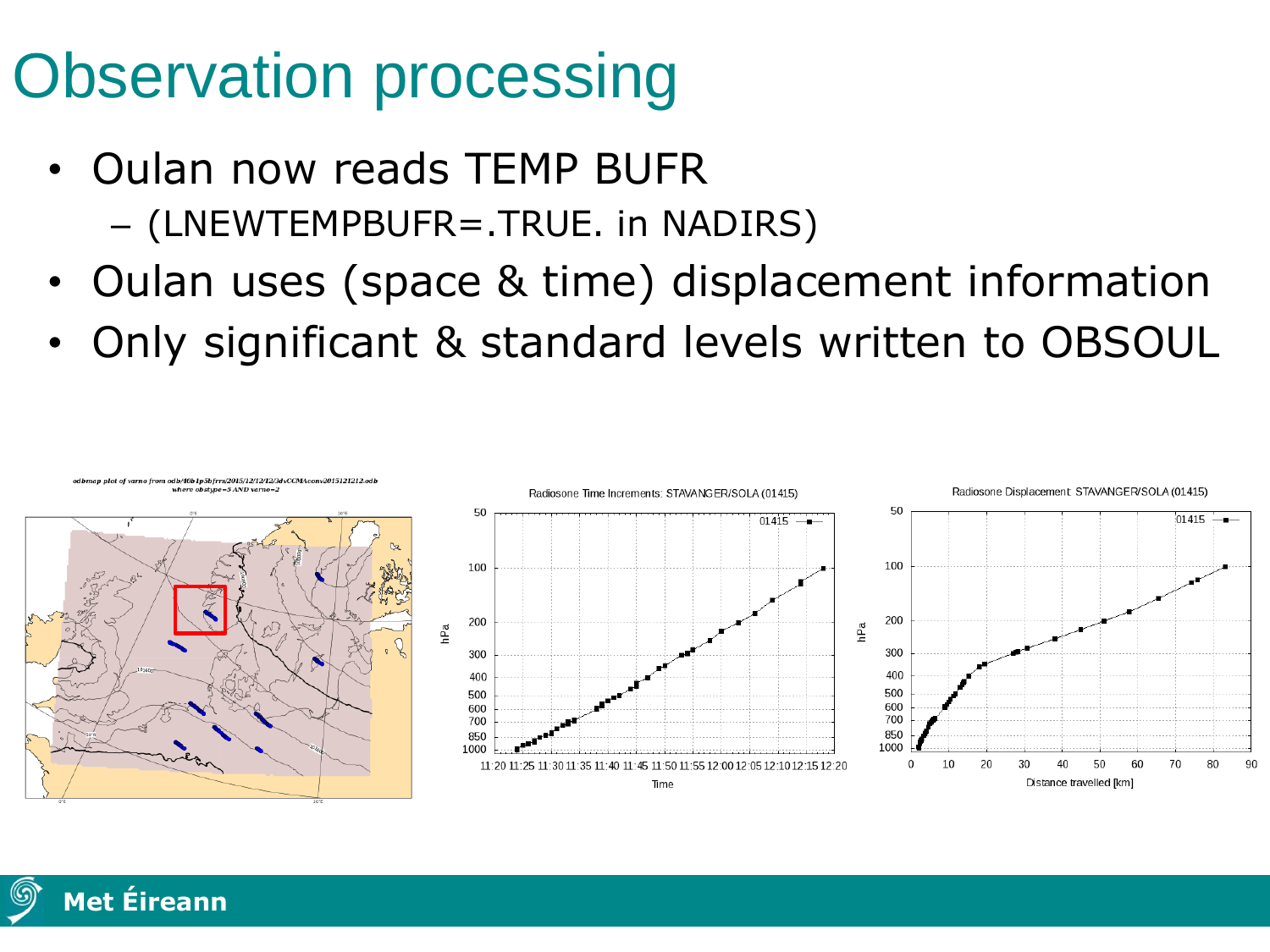#### Data Issues (in MARS at least)

•  $\#$  TAC sondes  $\neq$   $\#$  BUFR sonde

odbmap plot of varno from odb/40b1p5cntrl/2015/12/12/12/3dvCCMAconv2015121212.odb where  $obstype = 5 AND$  varno=2



odbmap plot of varno from odb/40b1p5bfrrs/2015/12/12/12/3dvCCMAconv2015121212.odb where  $obstyle=5$  AND varno=2



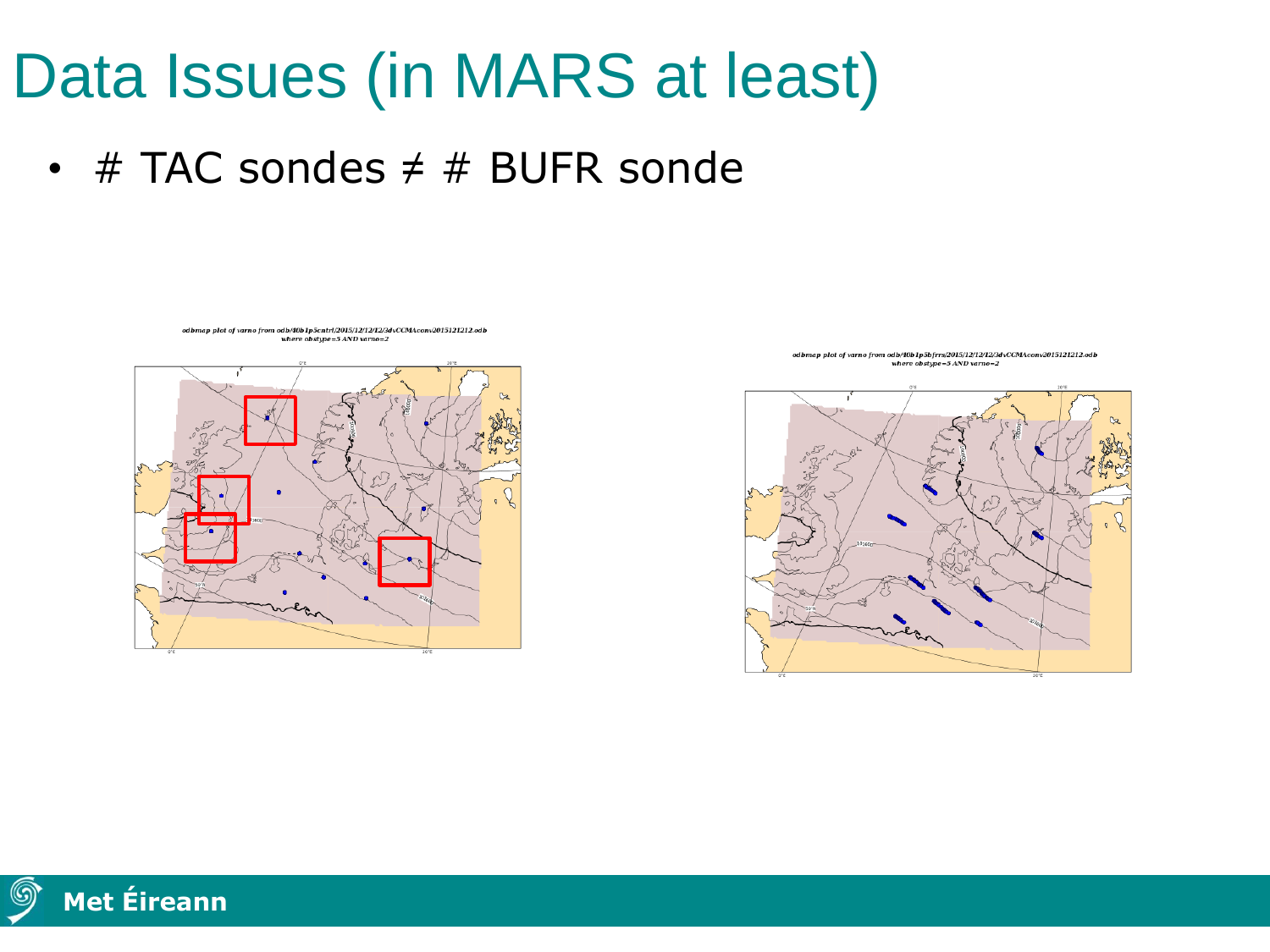### Data Issues (in general)

- Extra data from sondes outside of domain
- Less data from sondes drifting out of domain
- **Bad data**

odbmap plot of varno from allECMA.odb where  $obstyle=5$  AND varno=2



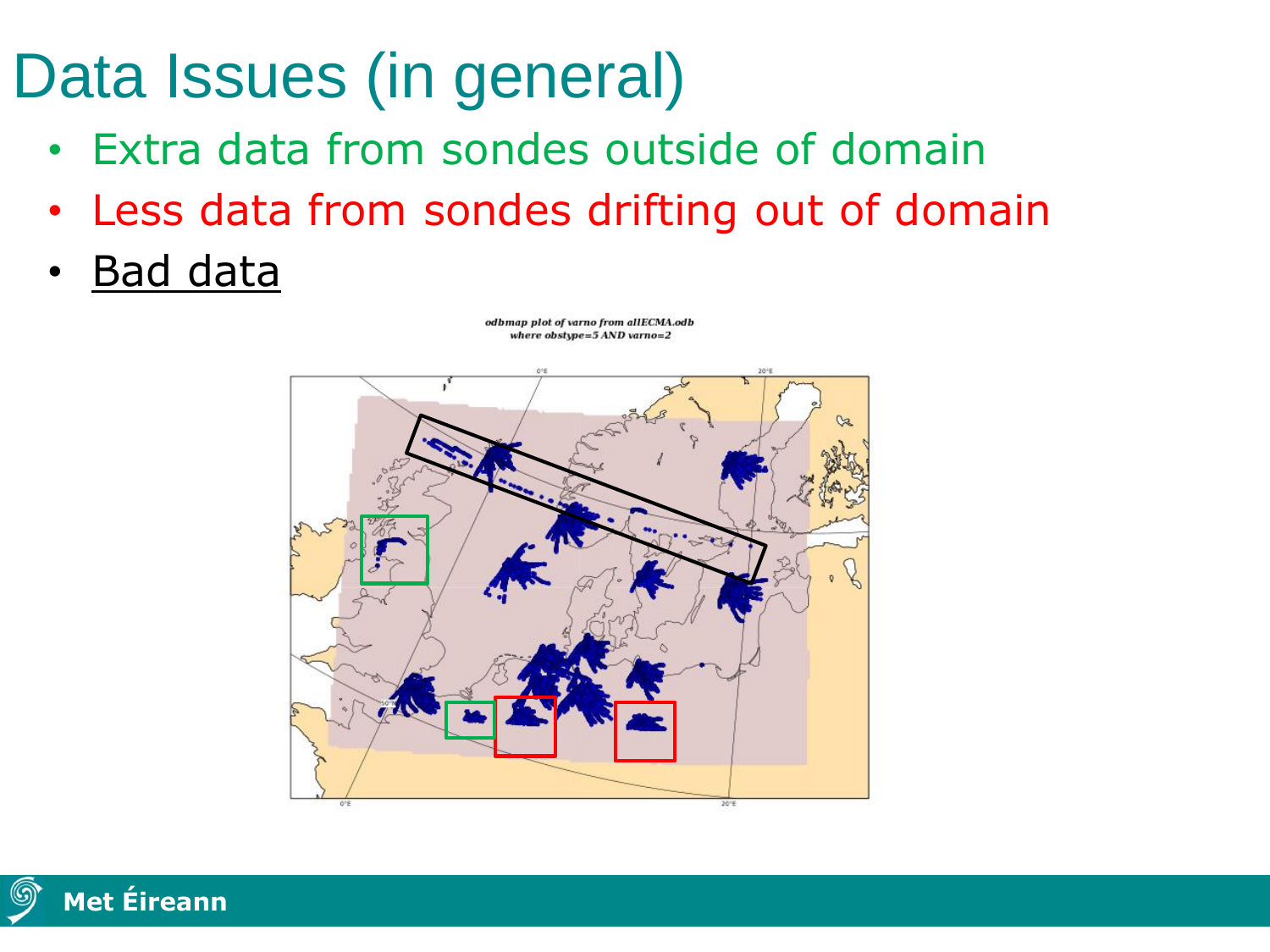#### Impact: Point verification at the surface

#### 40b1p5cntrl: CNTRL – TAC TEMP 40b1p5bfrrs: EXPT – BUFR TEMP

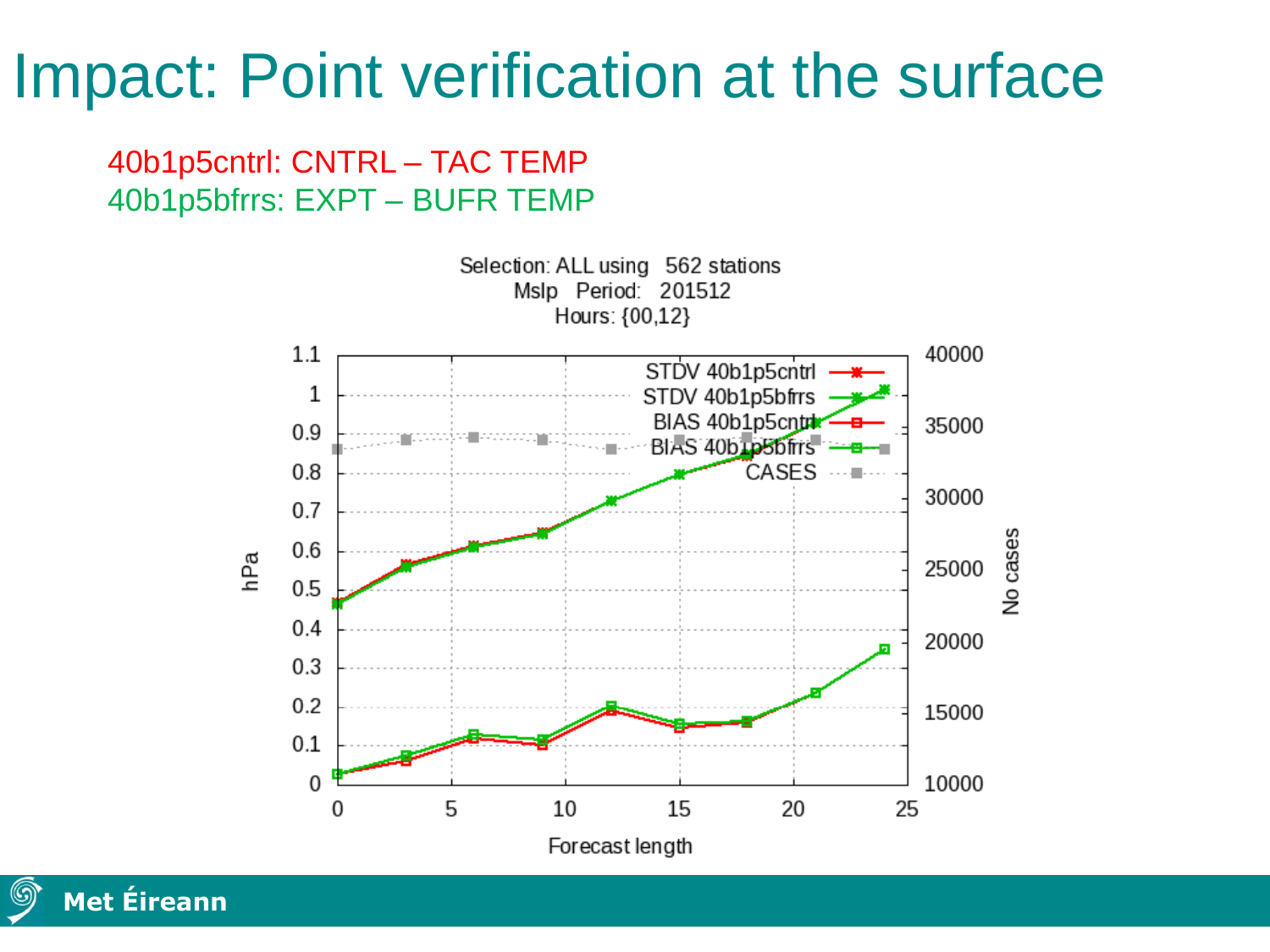#### Impact: O-B, O-A statistics

40b1p5cntrl: CNTRL – TAC TEMP 40b1p5bfrrs: EXPT – BUFR TEMP



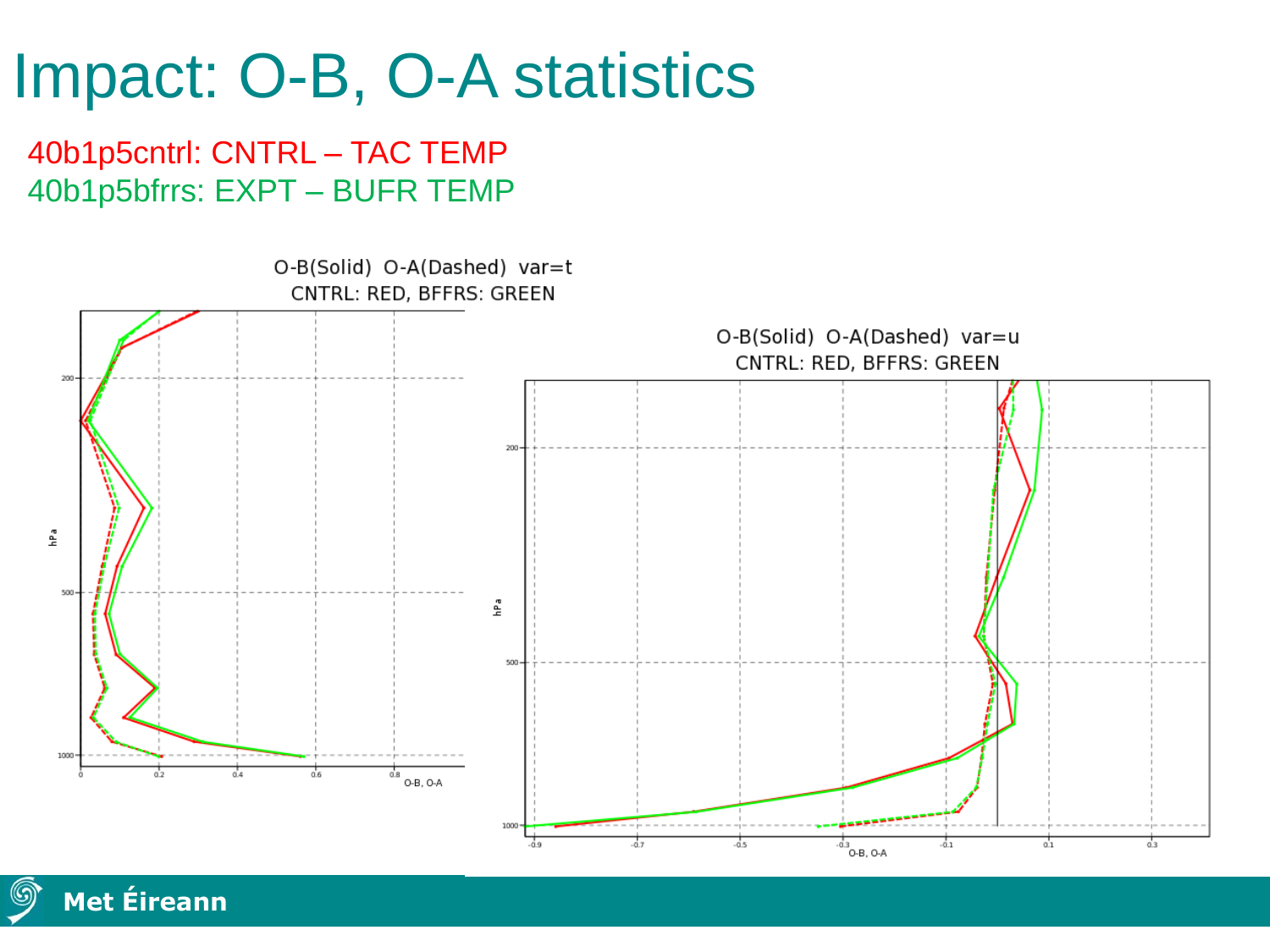#### Impact study: results and conclusions

- Initial results: underwhelming
- Cleaner comparisons needed
	- Switch off blending
	- More careful selection of observations
- Thinning of data be less brutal!
	- Investigate MF approach



odbmap plot of varno from allECMA.odb